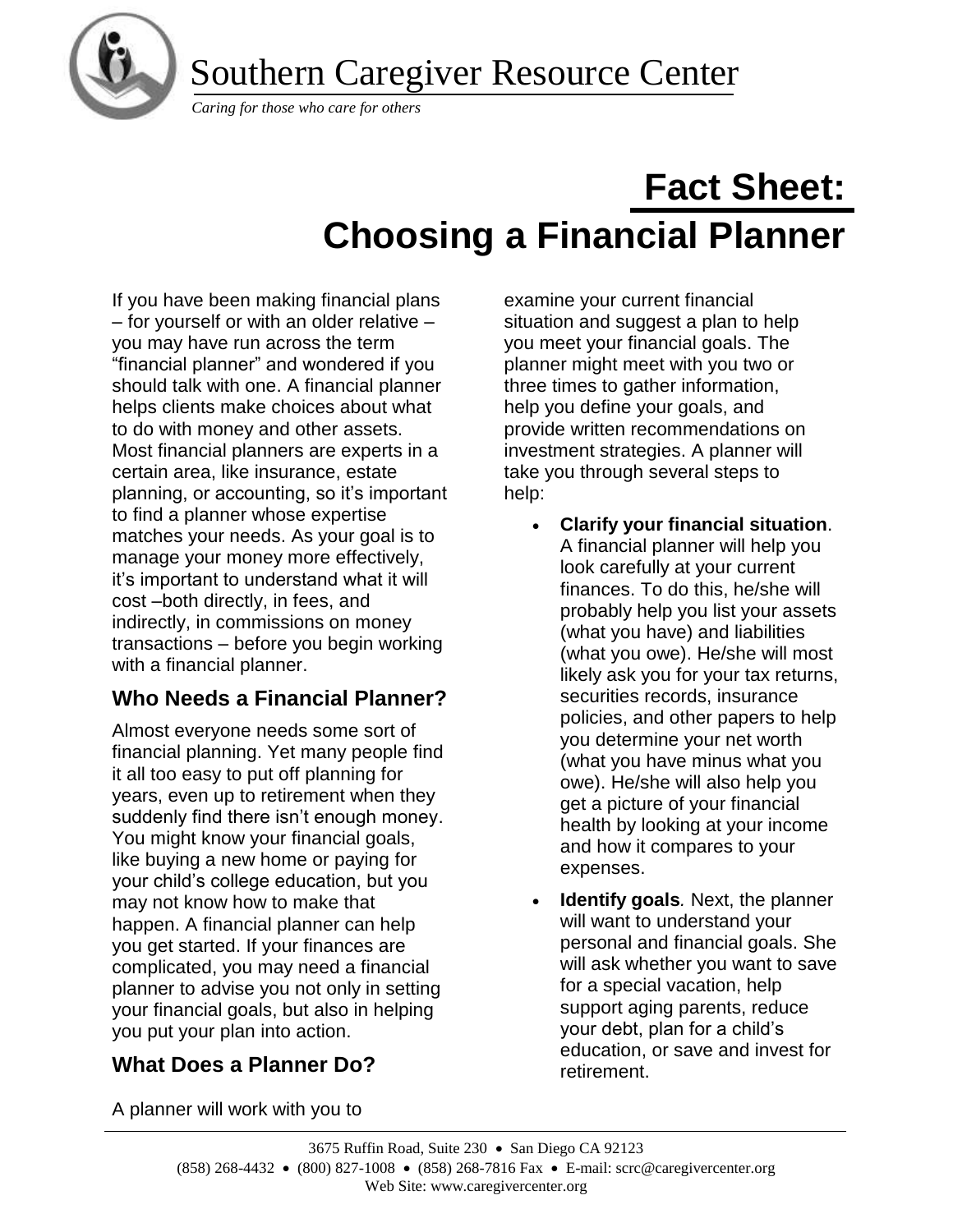- **Identify Roadblocks. After** understanding your goals, the planner will work with you to figure out what roadblocks might keep you from meeting them. These might include investments that don't provide sufficient yield, lack of insurance to protect your home or income, or spending habits that are pushing you into debt.
- **Create the plan***.* The advisor will create a written plan outlining how you can meet your goals. The plan includes types of investments and insurance products, suggestions for budgeting, and a time- frame for achieving short- and long-term goals.
- **Implement the plan**. You may implement the plan yourself or request the help of the planner in choosing and purchasing appropriate investment and insurance products.
- **Review progress***.* It's a good idea to meet with your planner each year to review your progress towards your goals and revise the plan accordingly. You should also talk with your planner whenever your personal or economic situation changes. Examples include marriage, divorce, children and health changes, an inheritance, unanticipated major changes in income or expenses, or a change in financial goals.

#### **The Financial Plan**

The financial plan you and your planner create will be your guide for a number of years in purchasing investment and

insurance products and in making decisions that affect the amount of tax you owe. Depending on your needs, the plan might include recommendations for:

- Managing your budget and cash flow
- Planning for taxes
- Funding private school or college education
- Managing your insurance
- Planning your retirement
- Planning your estate
- Planning your investments

In addition to a written financial plan, an advisor may offer other services such as income tax preparation, investment management, and insurance sales.

### **How Do Financial Planners Set Their Fees?**

Financial planners generally charge one-time set fees or hourly fees. Some work on commission or charge a combination of fee and commission. Make sure you understand how a planner will earn his fee before you agree to work with him/her. The fee arrangement affects what you'll pay, of course, but even important it can affect the quality and reliability of the advice you'll be given.

- *Hourly rates* can range from \$50- \$400, depending on the specific planner and the area of the country in which you live.
- *One-time set up fees* that cover the entire cost of a financial plan can range from \$500 to \$10,000, depending on the amount of work that is required.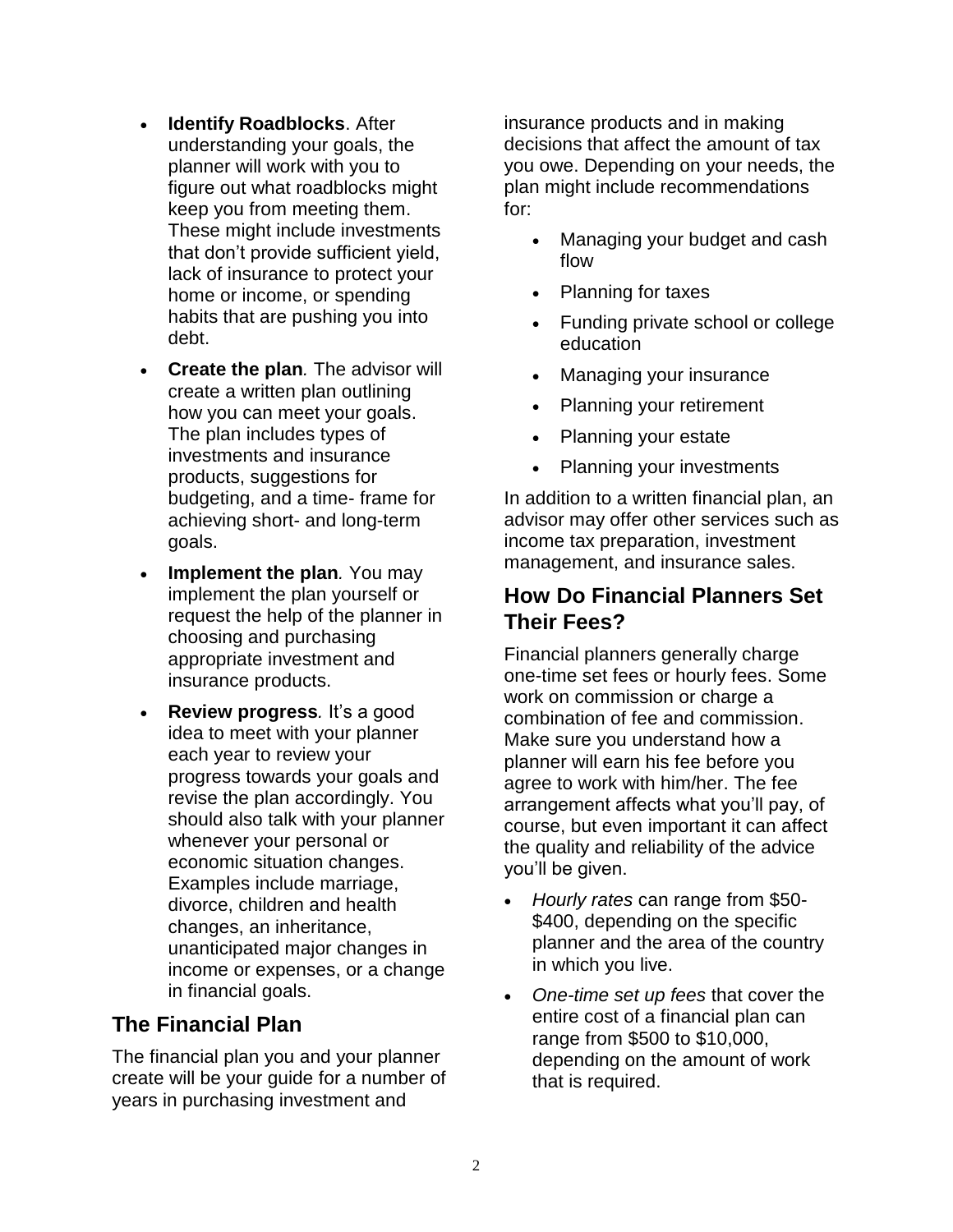• *Commissions* are fees earned from the sale of certain financial products. For example, if a planner works with you to buy or sell stocks or other investments, the fee would be a percentage of the investment value.

Always discuss fees ahead of time with a financial advisor and obtain a fee agreement in writing. If your advisor plans to take a commission, ask what range of investments he/she provides and what financial organization he/she represents. You will want to avoid being directed towards a particular investment plan only because the planner receives a commission from the Investment Company. A financial planner who is paid by the hour or who receives a fee for managing your assets and does not earn a commission for selling particular products is more likely to give you independent and unbiased advice.

#### **How to Choose a Planner**

The government does not regulate the field of financial planning. This means that anyone, with or without experience, can call himself or herself a financial planner. If you decide to hire a financial planner, you will trust that person with what could be a lifetime of savings. So, it is a good idea to take the time to screen candidates carefully to be sure that the person you hire is knowledgeable, competent, and reliable.

Before interviewing any advisors, be sure you are clear about what services you need. You might want to focus on one aspect of your financial future, such as retirement planning, or may need a comprehensive package that includes all aspects of your financial future.

To get started, you will need to collect the names of advisors in your area. You might ask family members and friends

for recommendations. You can also ask professionals you work with – lawyers, accountants, or bankers – to recommend a planner.

#### **Interviewing a Financial Planner by Phone**

To get an overview of a prospective planner's services, ask a few basic questions by phone. If an advisor seems right, you can schedule an in-person meeting to ask additional questions. You might ask the following questions during a phone interview:

- *How do you charge for your services?* If you plan to focus on just one part of your finances, such a college savings, you should look into a planner who will charge an hourly rate. A planner who is also an accountant or lawyer is likely to charge a higher rate. Be sure to find out exactly what will be included in the fee.
- *Do you work for yourself or are you part of a firm?* If you choose a planner who is part of a financial firm, you may also deal with other staff members. A firm is likely to have resources and expertise to complete your plan quickly. Many planners work on their own or with one or two associates. If you are looking for a long-term relationship, ask what will happen if your planner leaves the firm.
- *What is your experience? What areas do you specialize in?* Many planners have backgrounds in business and finance. It's a good idea to choose someone with five or ten years' experience who has worked with clients with needs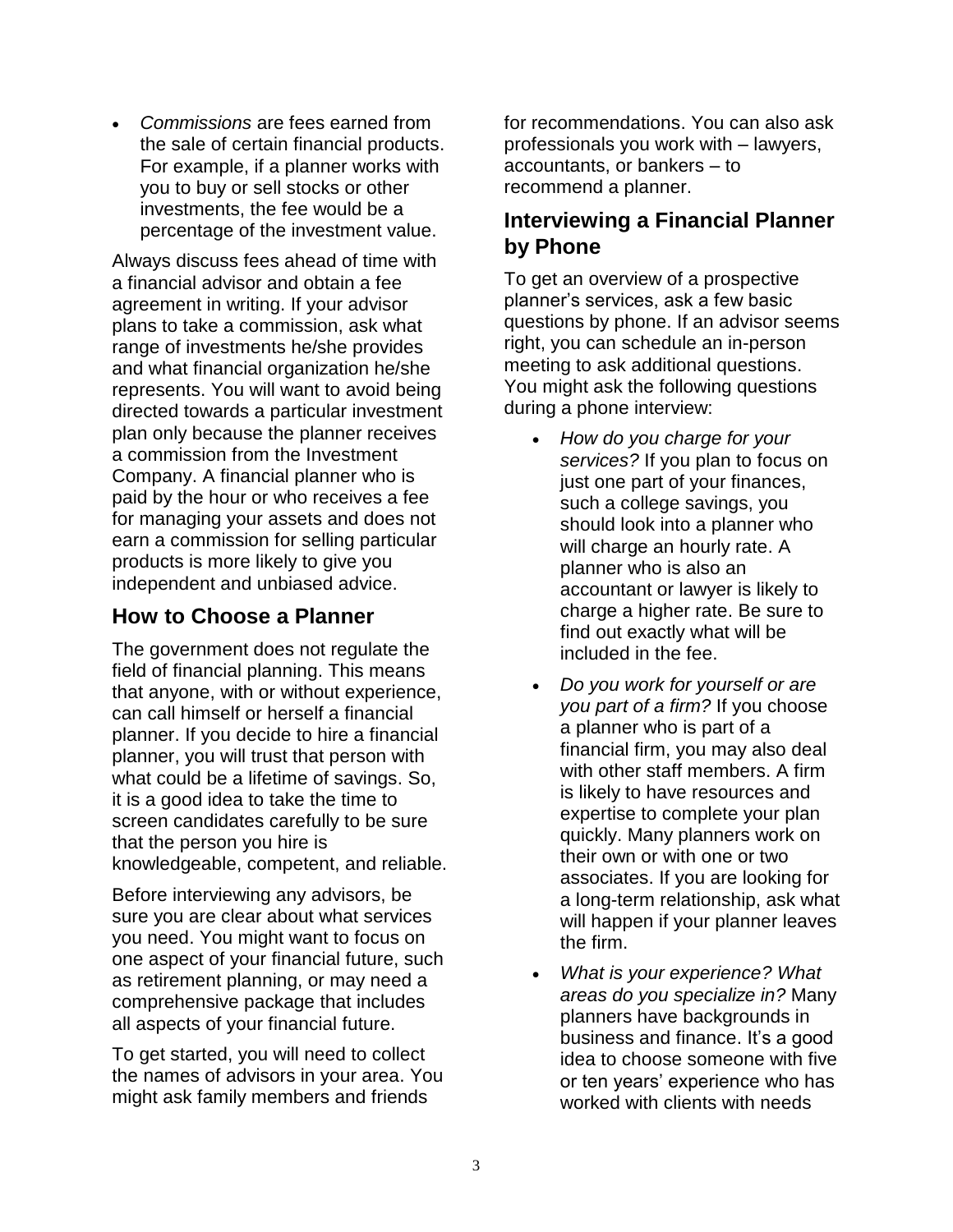similar to your own. You might ask the planner to send a copy of their Form ADV, which is used to register with the Security and Exchange Commission (SEC). The form includes information that might not be included in the advisor's marketing materials – such as income sources, relationship with other companies, education and employment history, types of securities recommended, and a fee schedule.

#### **Meeting a Planner**

After talking to prospective planners by phone, you may want to choose two or more to meet in person. Review any materials you received by mail, as well as the planner's location, fees, background, and experience. When scheduling a meeting, ask what information he/she might need from you, and ask him/her to provide names of references for you when you meet. Always check references. Most advisors will meet without charge for up to an hour to explain their services. You should be prepared to answer questions the planner may ask during that time.

When you meet with the planner, consider asking the following questions:

- *What will the planning process involve?* Find out how many times you will meet, what information you will be expected to provide, and when your final plan will be completed. If the advisor is part of a firm, ask who else you will work with and how you can best use the firm's expertise.
- *What will you include in the financial plan? Can I implement*

*the recommendations on my own?* The written plan is the final document you will take away. You will want it to be as complete and specific as possible, so you can use it as a guide in making investments or insurance choices. You may ask to see a sample plan and see if its recommendations are clear enough for you to implement yourself. Many advisors offer investment management services at an additional cost. Be wary of an advisor who only recommends investments on which he earns commission.

- *Do you carry liability insurance?* As you would for any professional who handles your property, you will want a planner with sufficient insurance protection in case a major mistake affects your finances. If the planner doesn't have liability insurance and assures you that it is not necessary, move on to another planner.
- *With what professionals do you have working relationships?* While working on the plan, you and the planner may find that you need a will, power of attorney, or another legal document. Or perhaps you have a complex tax situation that requires an accountant's expertise. You may want your advisor to recommend attorneys, accountants, or other professionals.
- *Can you give me references of clients who have had financial planning needs similar to mine?* You will want an advisor who deals with people with needs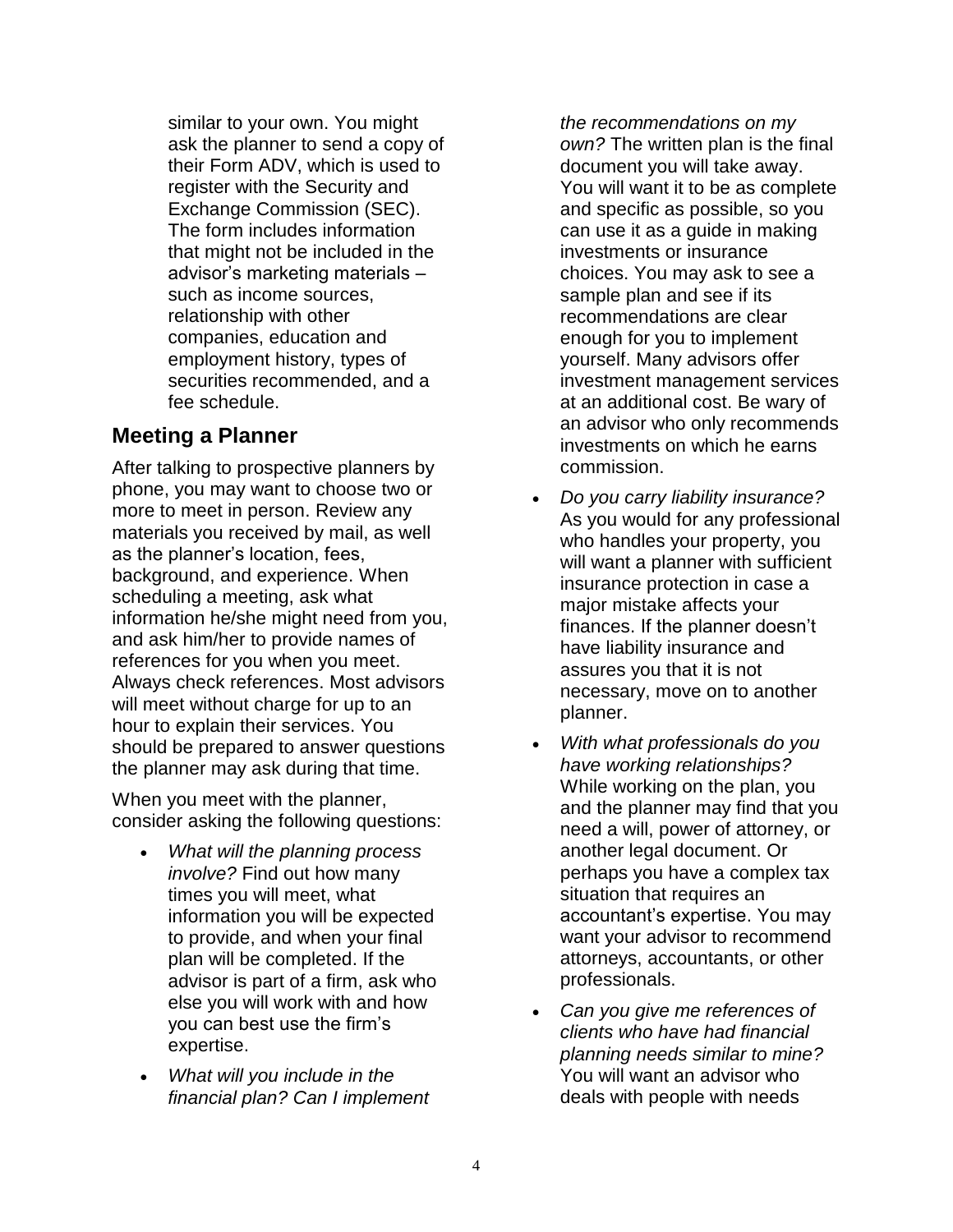similar to your own. Ask for references and call each one. Ask if the planning was helpful, what it was like to work with the adviser, and whether the person would use the financial adviser again.

When you interview planners, you may want to use the question sheet at the end of the article to make sure you gather the same information from each planner. You can use it to guide your inperson interview, or you can ask planners you are considering to fill out the sheet in writing.

#### **Making the Decision**

Compare the results of your meetings and don't hesitate to call back with more questions. Look for someone who speaks clearly without using jargon, is good with numbers, and quickly understands your goals and financial situation. You will want to choose someone you'll be comfortable working with for many years in shaping your financial future.

As a final check, after you have interviewed the planners and checked their references, call your state SEC to find out if any complaints have been made against the planners you are considering. If you have any doubts or questions about a planner, call your local Better Business Bureau or your state attorney general's office.

#### **Financial Planning Resources**

Each of these organizations offers certification to planners who have may certain standards for education and experience. All provide referrals to affiliated financial planners in your area. **Financial Planning Association**  [www.plannersearch.org](http://www.plannersearch.org/)

#### **CFP Board** [www.cfp.net](http://www.cfp.net/)

**Society of Financial Services Professionals** [www.societyoffsp.org](http://www.societyoffsp.org/)

**National Association of Personal Financial Advisors (NAPFA)**  [www.napfa.org](http://www.napfa.org/)

#### **Other Resources**

#### **Southern Caregiver Resource Center**

3675 Ruffin Road, Suite 230 San Diego, CA 92123 (858) 268-4432 | (800) 827-1008 (in CA) E-mail: scrc@caregivercenter.org Website: [www.caregivercenter.org](http://www.caregivercenter.org/)

Southern Caregiver Resource Center offers free support services to caregivers of adults with chronic and disabling conditions in San Diego and Imperial counties. Services include information and referral, needs assessments, care planning, family consultation, case management, individual counseling, legal and financial consultation, respite care, education and training, and support groups.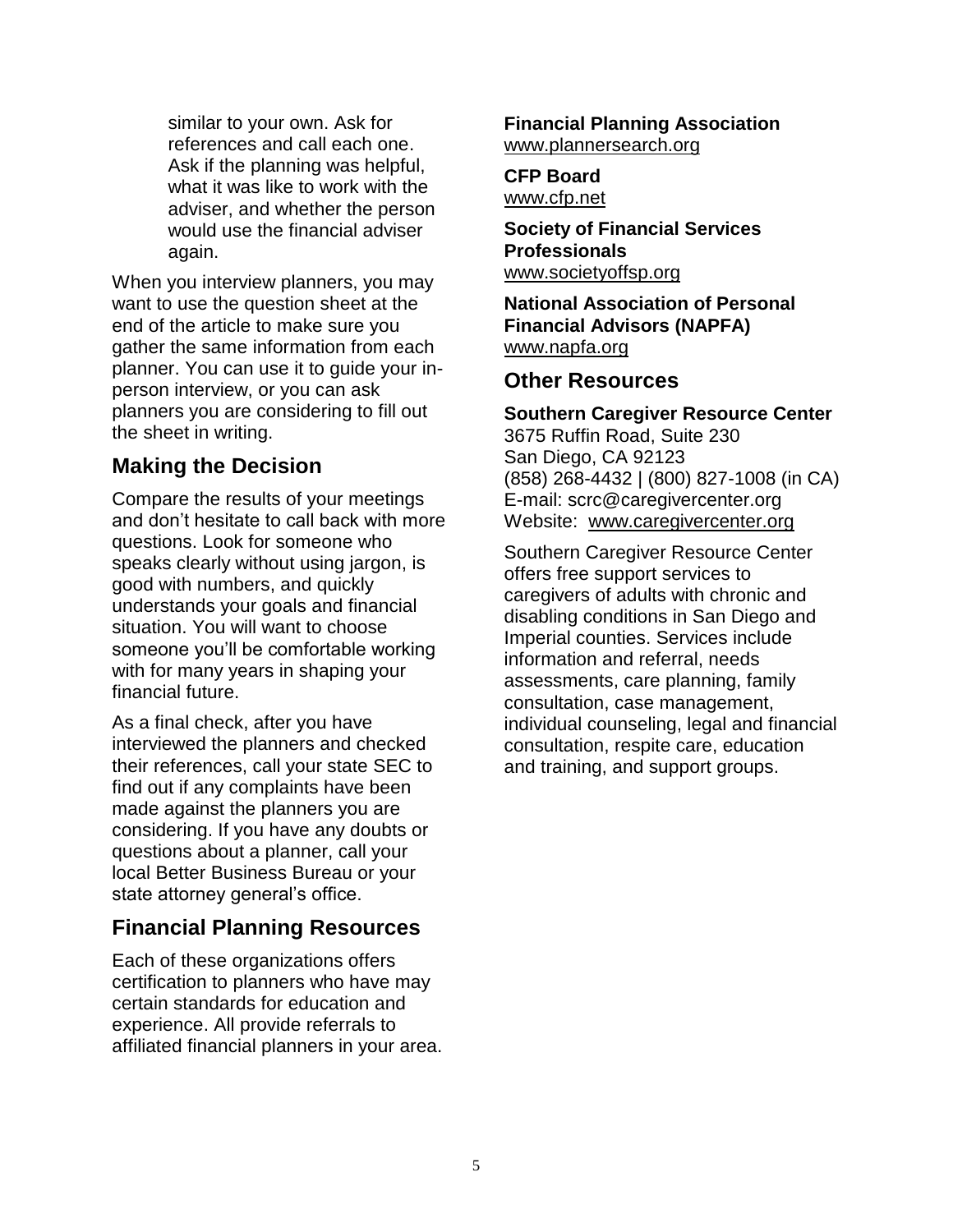# *Questions to Ask When Interviewing a Financial Planner*

### **Background and credentials**

• What is your educational background? What degrees have you earned in business or financial planning?

\_\_\_\_\_\_\_\_\_\_\_\_\_\_\_\_\_\_\_\_\_\_\_\_\_\_\_\_\_\_\_\_\_\_\_\_\_\_\_\_\_\_\_\_\_\_\_\_\_\_\_\_\_\_\_\_\_\_\_\_\_\_\_\_\_\_ \_\_\_\_\_\_\_\_\_\_\_\_\_\_\_\_\_\_\_\_\_\_\_\_\_\_\_\_\_\_\_\_\_\_\_\_\_\_\_\_\_\_\_\_\_\_\_\_\_\_\_\_\_\_\_\_\_\_\_\_\_\_\_\_\_\_ \_\_\_\_\_\_\_\_\_\_\_\_\_\_\_\_\_\_\_\_\_\_\_\_\_\_\_\_\_\_\_\_\_\_\_\_\_\_\_\_\_\_\_\_\_\_\_\_\_\_\_\_\_\_\_\_\_\_\_\_\_\_\_\_\_\_  $\mathcal{L}_\text{max}$  , and the contribution of the contribution of the contribution of the contribution of the contribution of the contribution of the contribution of the contribution of the contribution of the contribution of t \_\_\_\_\_\_\_\_\_\_\_\_\_\_\_\_\_\_\_\_\_\_\_\_\_\_\_\_\_\_\_\_\_\_\_\_\_\_\_\_\_\_\_\_\_\_\_\_\_\_\_\_\_\_\_\_\_\_\_\_\_\_\_\_\_\_

 $\overline{\phantom{a}}$  ,  $\overline{\phantom{a}}$  ,  $\overline{\phantom{a}}$  ,  $\overline{\phantom{a}}$  ,  $\overline{\phantom{a}}$  ,  $\overline{\phantom{a}}$  ,  $\overline{\phantom{a}}$  ,  $\overline{\phantom{a}}$  ,  $\overline{\phantom{a}}$  ,  $\overline{\phantom{a}}$  ,  $\overline{\phantom{a}}$  ,  $\overline{\phantom{a}}$  ,  $\overline{\phantom{a}}$  ,  $\overline{\phantom{a}}$  ,  $\overline{\phantom{a}}$  ,  $\overline{\phantom{a}}$ \_\_\_\_\_\_\_\_\_\_\_\_\_\_\_\_\_\_\_\_\_\_\_\_\_\_\_\_\_\_\_\_\_\_\_\_\_\_\_\_\_\_\_\_\_\_\_\_\_\_\_\_\_\_\_\_\_\_\_\_\_\_\_\_\_\_ \_\_\_\_\_\_\_\_\_\_\_\_\_\_\_\_\_\_\_\_\_\_\_\_\_\_\_\_\_\_\_\_\_\_\_\_\_\_\_\_\_\_\_\_\_\_\_\_\_\_\_\_\_\_\_\_\_\_\_\_\_\_\_\_\_\_

\_\_\_\_\_\_\_\_\_\_\_\_\_\_\_\_\_\_\_\_\_\_\_\_\_\_\_\_\_\_\_\_\_\_\_\_\_\_\_\_\_\_\_\_\_\_\_\_\_\_\_\_\_\_\_\_\_\_\_\_\_\_\_\_\_\_

\_\_\_\_\_\_\_\_\_\_\_\_\_\_\_\_\_\_\_\_\_\_\_\_\_\_\_\_\_\_\_\_\_\_\_\_\_\_\_\_\_\_\_\_\_\_\_\_\_\_\_\_\_\_\_\_\_\_\_\_\_\_\_\_\_\_

- Are you enrolled in any continuing education programs?
- How long have you been offering financial planning services?
- Do you belong to an organization of financial planners?
- Have you ever been cited by that organization or any other professional organization or regulatory body for disciplinary reasons?

 $\Box$  .  $\Box$  .  $\Box$  .  $\Box$  .  $\Box$  .  $\Box$  .  $\Box$  .  $\Box$  .  $\Box$  .  $\Box$  .  $\Box$  .  $\Box$  .  $\Box$  .  $\Box$  .  $\Box$  .  $\Box$  .  $\Box$ 

\_\_\_\_\_\_\_\_\_\_\_\_\_\_\_\_\_\_\_\_\_\_\_\_\_\_\_\_\_\_\_\_\_\_\_\_\_\_\_\_\_\_\_\_\_\_\_\_\_\_\_\_\_\_\_\_\_\_\_\_\_\_\_\_\_\_

#### **Compensation**

- How will you be paid for your services?
	- \_\_\_\_\_ fee only
	- \_\_\_\_\_ set fee
	- \_\_\_\_\_ hourly rate
	- \_\_\_\_\_ commission only
	- **\_\_\_\_\_** fee and commission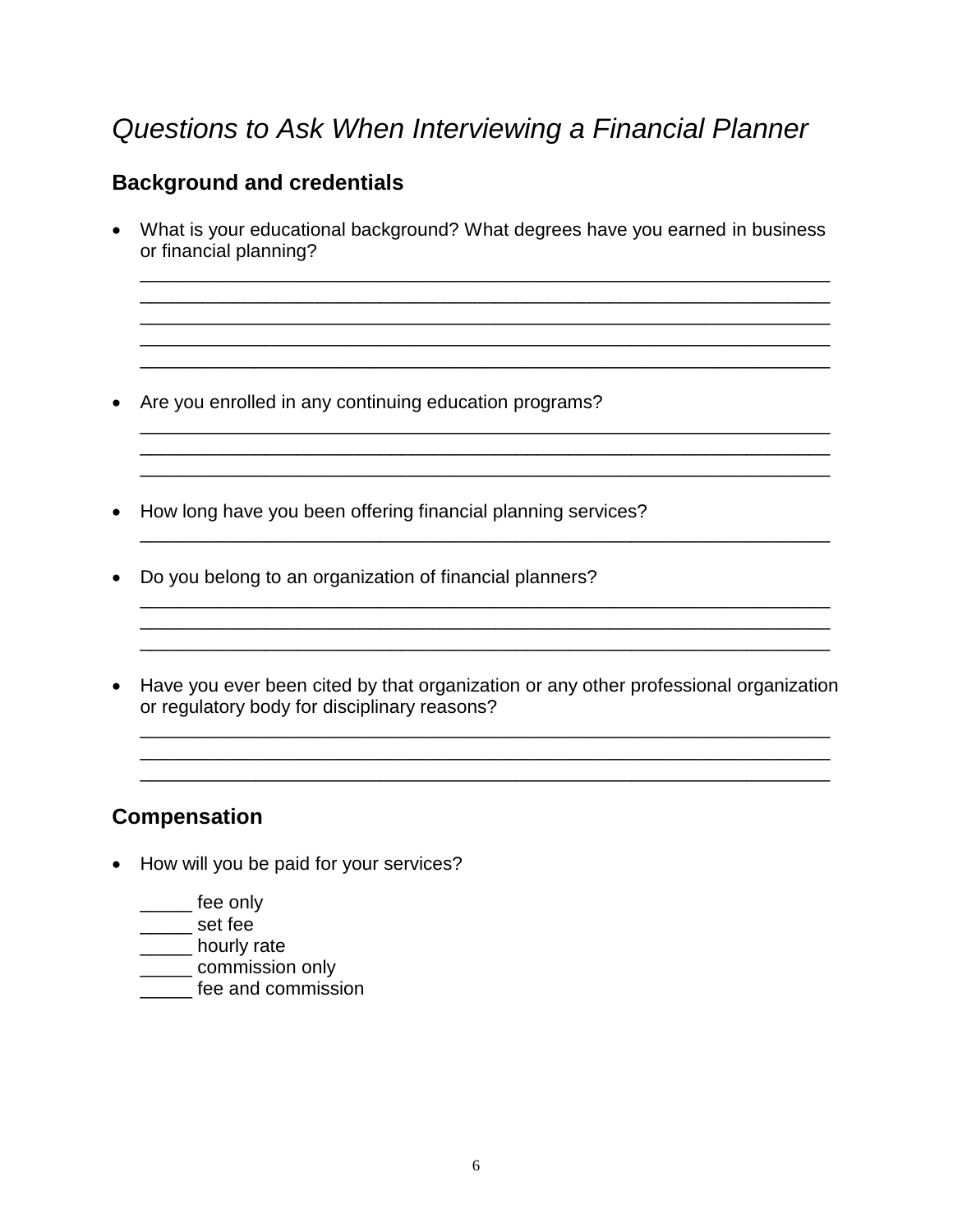- How do you calculate your compensation? What is your hourly rate? Your commission percentage? Are your fees capped? (Note: The Securities and Exchange Commission (SEC) requires that this information be disclosed.)
- If you earn commissions, approximately what portion of your firm's commission income comes from:
	- \_\_\_\_\_ % insurance products? \_\_\_\_\_ % stocks and bonds?
	- \_\_\_\_\_ % annuities? \_\_\_\_\_ % coins, tangibles, collectibles?

\_\_\_\_\_\_\_\_\_\_\_\_\_\_\_\_\_\_\_\_\_\_\_\_\_\_\_\_\_\_\_\_\_\_\_\_\_\_\_\_\_\_\_\_\_\_\_\_\_\_\_\_\_\_\_\_\_\_\_\_\_\_\_\_\_\_ \_\_\_\_\_\_\_\_\_\_\_\_\_\_\_\_\_\_\_\_\_\_\_\_\_\_\_\_\_\_\_\_\_\_\_\_\_\_\_\_\_\_\_\_\_\_\_\_\_\_\_\_\_\_\_\_\_\_\_\_\_\_\_\_\_\_ \_\_\_\_\_\_\_\_\_\_\_\_\_\_\_\_\_\_\_\_\_\_\_\_\_\_\_\_\_\_\_\_\_\_\_\_\_\_\_\_\_\_\_\_\_\_\_\_\_\_\_\_\_\_\_\_\_\_\_\_\_\_\_\_\_\_

- \_\_\_\_\_ % mutual funds? \_\_\_\_\_ % other?
- **\_\_\_\_\_ %** limited partnerships?

### **Services**

• What will your financial planning service include?

| a review of my goals      | tax planning          |
|---------------------------|-----------------------|
| estate planning           | retirement planning   |
| cash management and       | investment review and |
| budget advice             | planning              |
| advice on insurance needs | other                 |

\_\_\_\_\_\_\_\_\_\_\_\_\_\_\_\_\_\_\_\_\_\_\_\_\_\_\_\_\_\_\_\_\_\_\_\_\_\_\_\_\_\_\_\_\_\_\_\_\_\_\_\_\_\_\_\_\_\_\_\_\_\_\_\_\_\_

\_\_\_\_\_\_\_\_\_\_\_\_\_\_\_\_\_\_\_\_\_\_\_\_\_\_\_\_\_\_\_\_\_\_\_\_\_\_\_\_\_\_\_\_\_\_\_\_\_\_\_\_\_\_\_\_\_\_\_\_\_\_\_\_\_\_

\_\_\_\_\_\_\_\_\_\_\_\_\_\_\_\_\_\_\_\_\_\_\_\_\_\_\_\_\_\_\_\_\_\_\_\_\_\_\_\_\_\_\_\_\_\_\_\_\_\_\_\_\_\_\_\_\_\_\_\_\_\_\_\_\_\_

 $\mathcal{L}_\mathcal{L} = \mathcal{L}_\mathcal{L} = \mathcal{L}_\mathcal{L} = \mathcal{L}_\mathcal{L} = \mathcal{L}_\mathcal{L} = \mathcal{L}_\mathcal{L} = \mathcal{L}_\mathcal{L} = \mathcal{L}_\mathcal{L} = \mathcal{L}_\mathcal{L} = \mathcal{L}_\mathcal{L} = \mathcal{L}_\mathcal{L} = \mathcal{L}_\mathcal{L} = \mathcal{L}_\mathcal{L} = \mathcal{L}_\mathcal{L} = \mathcal{L}_\mathcal{L} = \mathcal{L}_\mathcal{L} = \mathcal{L}_\mathcal{L}$ 

• Will you give me a written analysis of my financial situation and your recommendations?

\_\_\_\_\_\_\_\_\_\_\_\_\_\_\_\_\_\_\_\_\_\_\_\_\_\_\_\_\_\_\_\_\_\_\_\_\_\_\_\_\_\_\_\_\_\_\_\_\_\_\_\_\_\_\_\_\_\_\_\_\_\_\_\_\_\_

- Will the analysis be tailored to my personal needs and goals?
- Do you recommend specific investments?